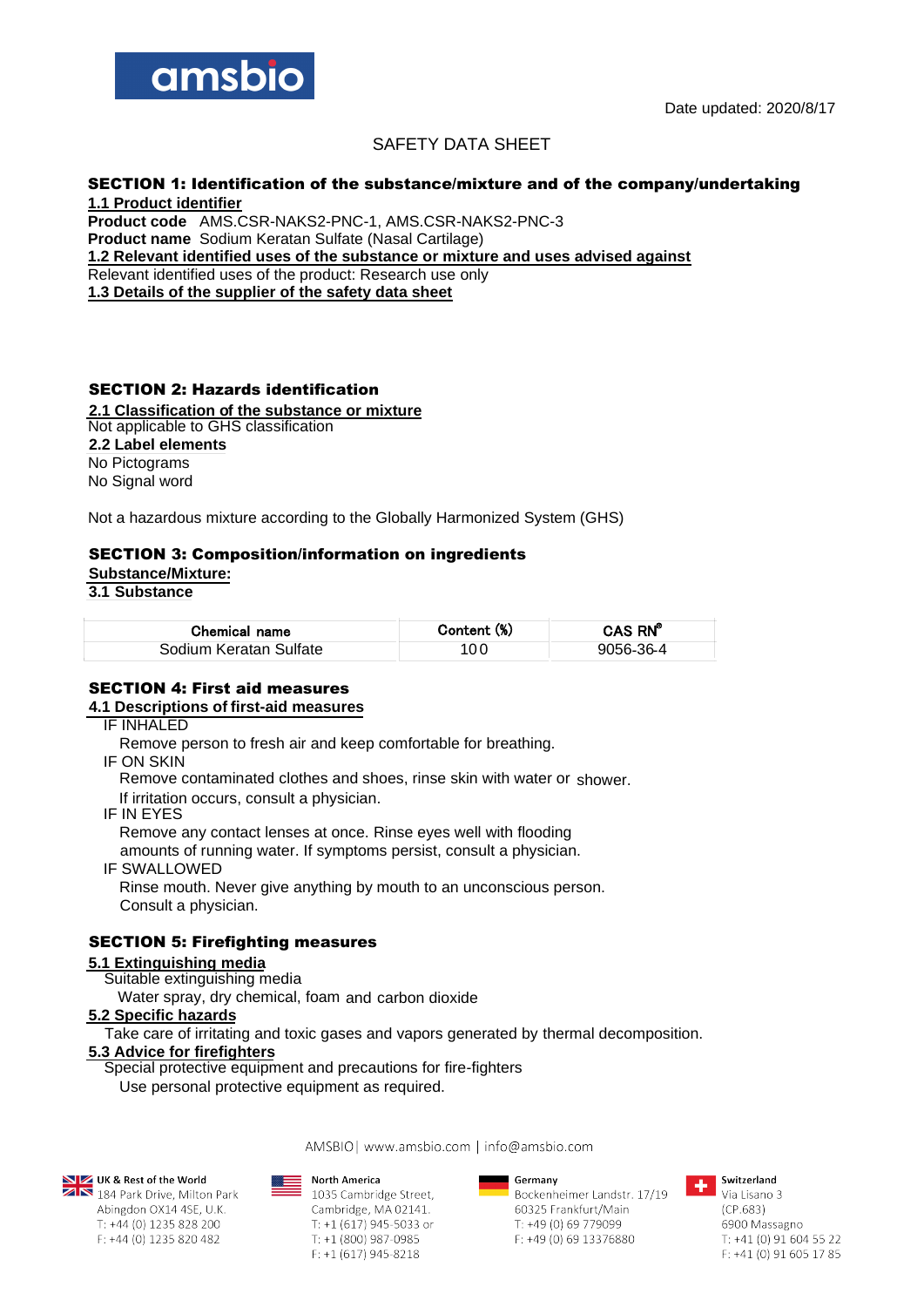# SECTION 6: Accidental release measures

#### **6.1 Personnel precautions, protective equipment and emergency procedures**

Keep people away from and upwind of spill/leak. Entry to non-involved personnel should be controlled around the leakage area by roping off, etc. Use personal protective equipment.

#### **6.2 Environmental precautions**

Prevent spills product from entering drains.

**6.3 Methods and materials for containment and cleaning up**

Sweep dust to collect it into an airtight container. Do not touch spilled material without suitable protection. Wash the spill site and ventilate the area.

#### SECTION 7: Handling and storage

**7.1 Precautions for safe handling**

Safety Measures/Incompatibility

Use with local exhaust ventilation.

Wash hands et al thoroughly after handling.

#### **7.2 Conditions for safe storage, including any incompatibilities**

Recommendation for storage

Protected from light and moisture, and store below 4°C. Keep container tightly closed.

#### SECTION 8: Exposure controls/personal protection

**8.1 Control parameters** Adopted value No ACGIH values available **8.2 Exposure controls** Appropriate engineering controls Showers, Eyewash stations. Individual protection measures Respiratory protection Wear a dust mask. Hand protection Wear protective gloves. Eye protection Wear safety glasses. Skin and body protection Wear protective clothing. Safety and Health measures

Handle in accordance with good industrial hygiene and safety practice.

# SECTION 9: Physical and chemical properties

### **9.1 Information on basic physical and chemical properties**

Physical properties Appearance : powder (lyophilizate) Color : white Odor : oderless pH : data N.A. Phase change temperature Initial Boiling Point/Boiling point data N.A. Boiling range data N.A. Melting point/Freezing point data N.A. Decomposition temperature data N.A. Flash point data N.A. Auto-ignition temperature data N.A. Vapor pressure data N.A. Vapor density data N.A. Specific gravity/Density data N.A. Solubility in water : Soluble n-Octanol /water partition coefficient data N.A.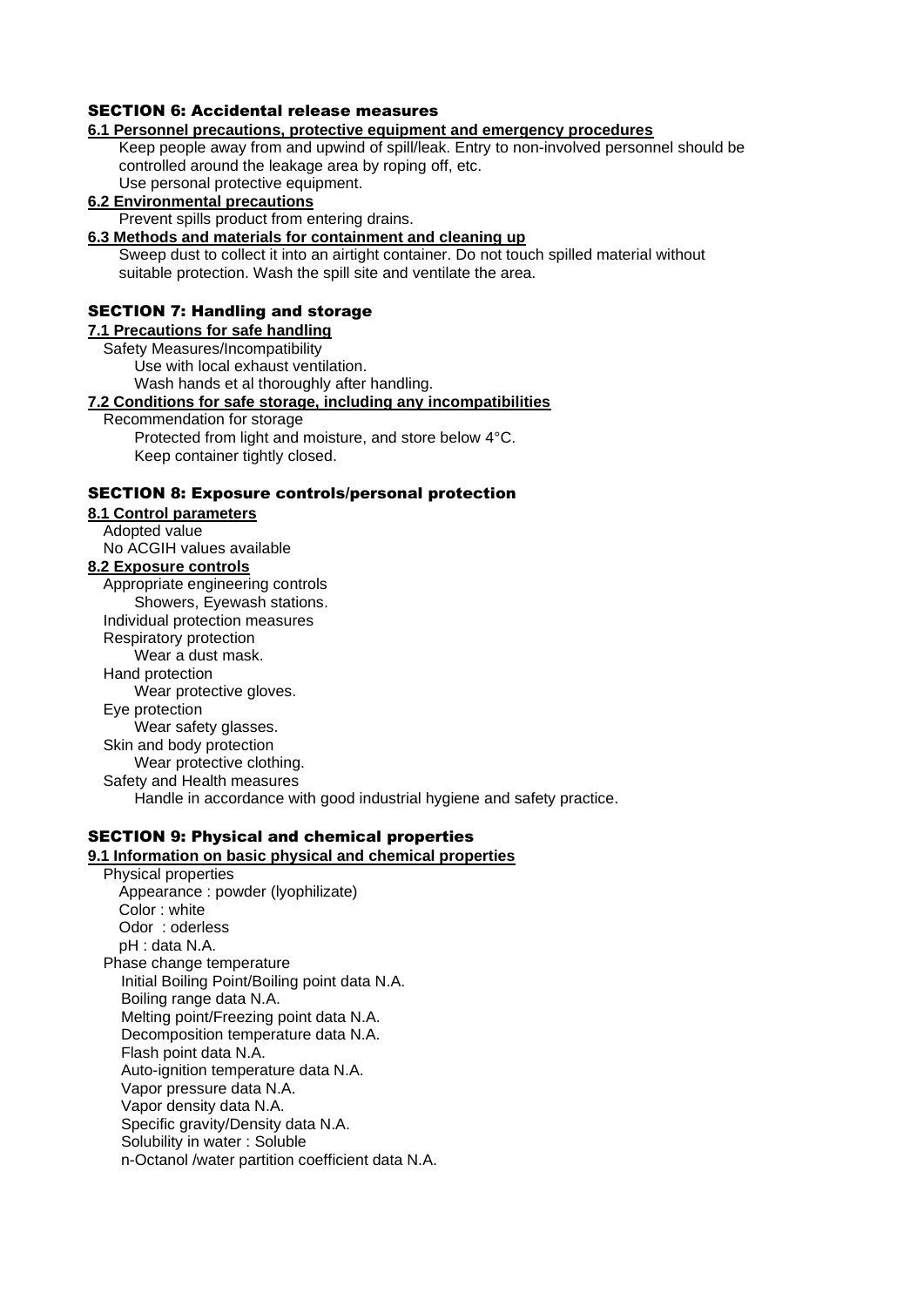# SECTION 10: Stability and reactivity

### **10.1 Reactivity**

No data available

## **10.2 Chemical stability**

Stable under recommended storage conditions.

# **10.3 Possibility of hazardous reactions**

No data available

**10.4 Conditions to avoid**

# Light, heat and moisture

**10.5 Incompatible materials** Strong oxidizing agents and strong reducing agents

# **10.6 Hazardous decomposition products**

No information available

# SECTION 11: Toxicological information

**11.1 Information on toxicological effects**

Acute toxicity data is not available. Irritant properties

Skin corrosion/irritation data is not available. Serious eye damage/irritation data is not available. Allergenic and sensitizing effects data is not available. Mutagenic effects data is not available. Carcinogenic effects data is not available. Teratogenic effects data is not available. Reproductive toxicity data is not available. **STOT** 

STOT-single exposure data is not available.

STOT-repeated exposure data is not available. Aspiration hazard data is not available.

# SECTION 12: Ecological information

## **12.1 Ecotoxicity**

Ecotoxicity data is not available. **12.2 Persistence and degradability** Persistence and degradability data is not available. **12.3 Bioaccumulative potential** Bioaccumulative potential data is not available. **12.4 Mobility in soil** Mobility in soil data is not available. **12.6 Other adverse effects** Ozone depleting chemical data is not available.

# SECTION 13: Disposal considerations

**13.1 Waste treatment methods** Dispose of contents/container in accordance with local/national regulation.

## SECTION 14: Transport information

Not Restricted **14.1 UN No. (Air)**: Not dangerous goods **14.2 UN Proper Shipping Name**: N/A **14.3 Class or Division**: N/A **14.4 Packing Group**: N/A **14.5 Marine Pollutant**: N/A

## SECTION 15: Regulatory information

**15.1 Safety, health and environmental regulations/legislation specific for the substance or mixture** Japanese regulations : Not applicable